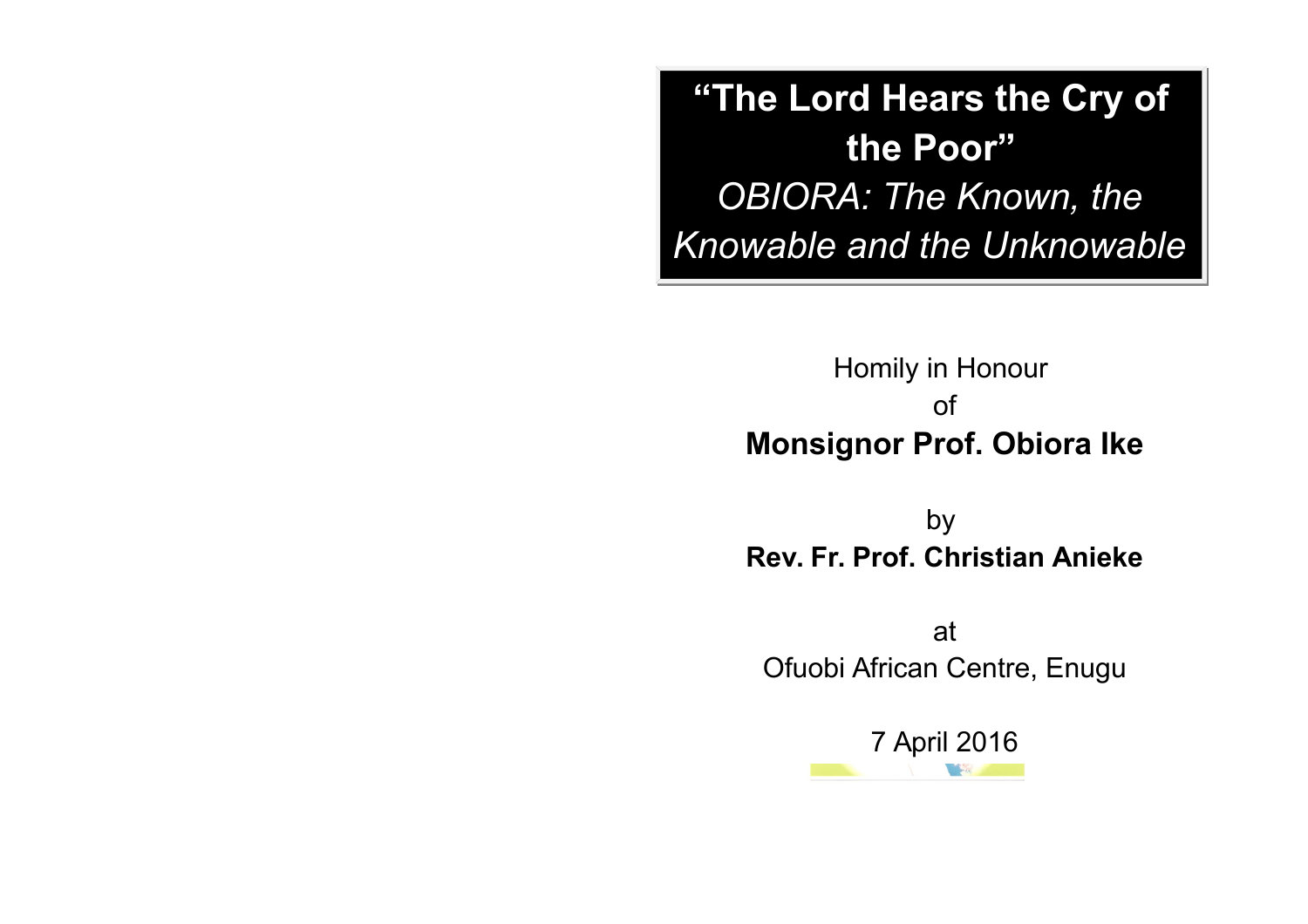## *The Lord Hears the Cry of the Poor*

## **The Known**

On 7 April 1956 in the Northern part of Nigeria in a place called Gusau a little boy gasped and cried as the freshly polluted air of corrugated and convulsive world of indescri-bable trepidation hit his undefiled, divine face. His bright eyes darted left and right as he was struggling to comprehend the strange spatio-temporal setting spreading before him like an impenetrable ocean. I am convinced that if Laurence Sterne (the author of The Life and Opinions of Tristram Shandy) were to pen down a narrative with this boy as a main character, he would begin from the libidinal action of the parents which must have been so remarkable that it resulted in the birth of such a unique child. Obiọra, as he was named, revealed many signs of singularity from the very first encounter with our strange world (He must have been thinking like Zuma in Peter Abraham's Mine Boy: These people are strange). His father recalls that already at his birth he was a boy on the go: " On the night he was born, his mother underwent a brisk labour, and had a quick and safe delivery in the palour of our Gusau home at exactly 9:40 PM even before the arrival of a birth attendant." Up until today, Obiọra has continued his unstoppable speed in getting things done. At his baptism he was to be given the name Obuoha (meaning heart of the people, which later became "Onitshanized" into Obiọra). But the missionary priest refused and insisted on adding Francis and the boy as if in protest released a flush of his baby urine on the face and clothes of the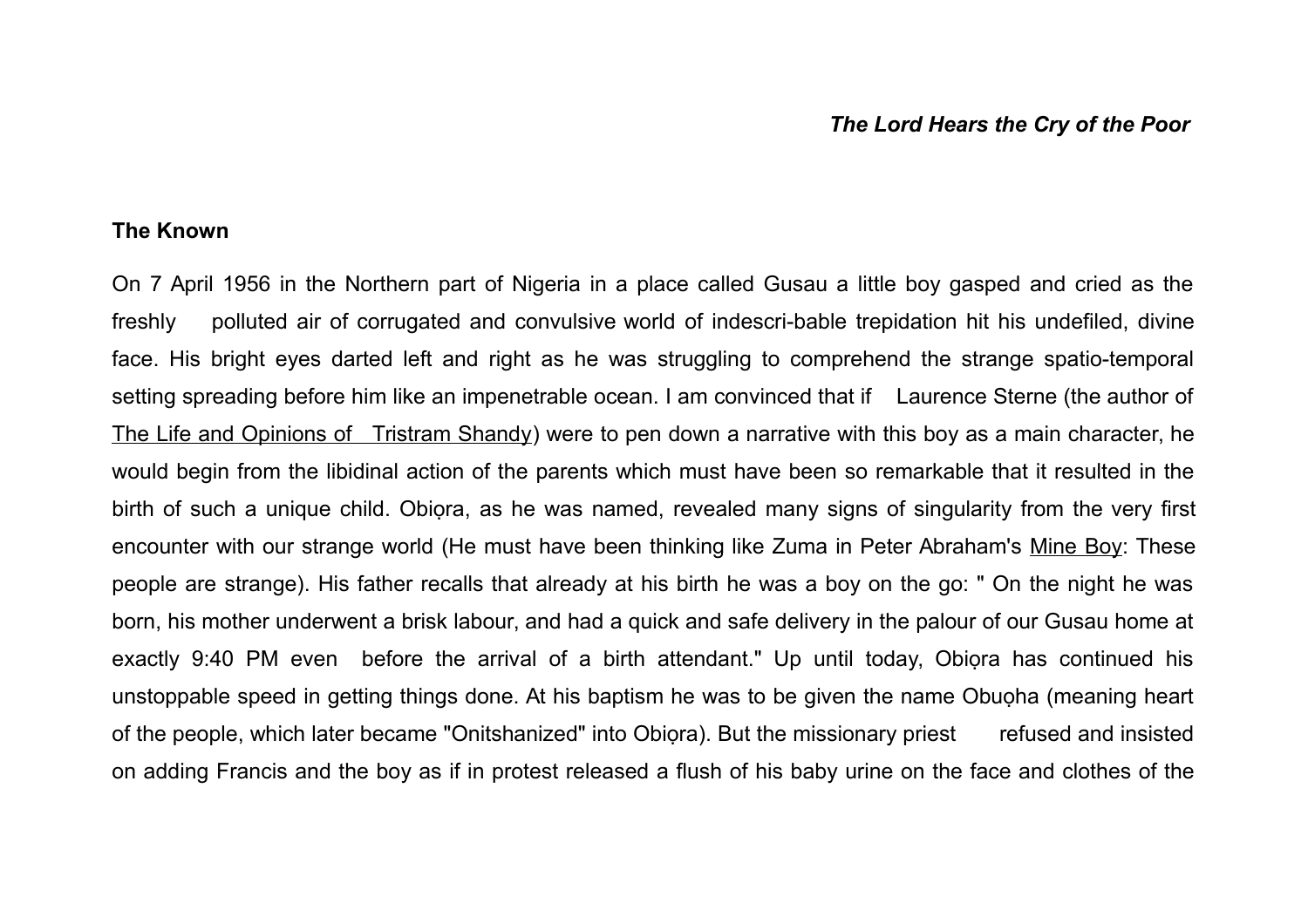stubborn missionary priest.

Obuoha (or Obiora) and Ihanacho are in fact semantically related. There is an implicature (to borrow Grice's term) of desirability, of being sought after, of a man of the people. Obiọra is indeed a man of the people (drama).

Obiora is pretty at home with every class of people, every ethnic group, every race, every gender, religious affiliation, cultural group, academic bent, political idiosyncrasy, psychological disposition, spiritual state, or vocational interest. We are talking about a man who has shaken hands with the most powerful on earth and also eaten with the so-called "wretched of the earth", traversing the world landscape like a troubadour, from Buckingham Palace to the inviolable high walls of our Kirikiri maximum security prison. I do not know any country in this world that Obiọra has not visited. I do not know any prominent person in the world he does not know. Yet Obiọra is in love with the poor, orphans, the downtrodden, the hoipoloi, the pauper, the subjugated, the sick, the humiliated, widows and widowers, the imprisoned, the lame, the blind and all levels of the physically challenged. Obiọra is at home with all shapes and colours of humanity. Like his name's patron, Francis, he echoes in his life the words of the psalmist in today's responsorial psalm: the Lord hears the cry of the poor.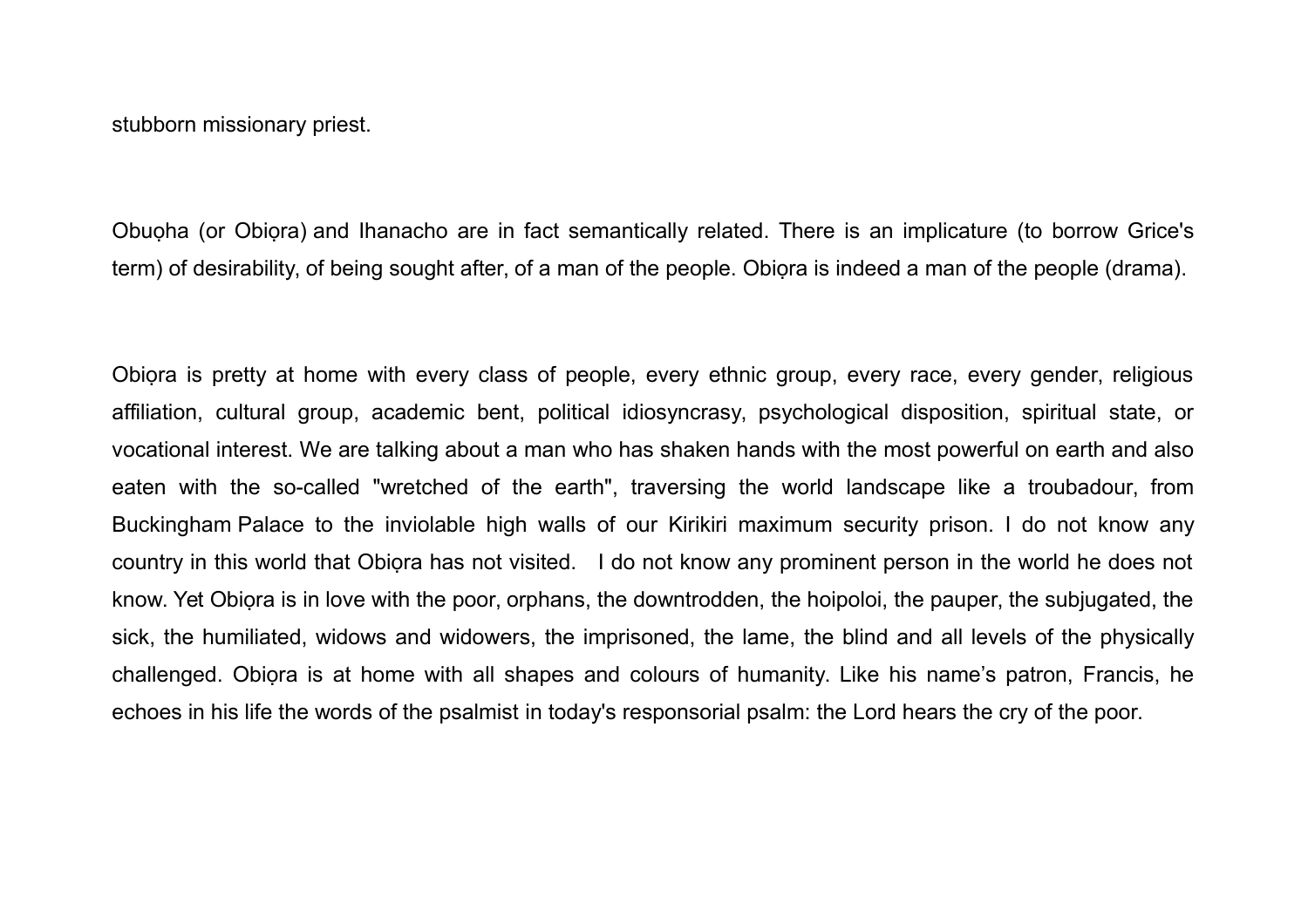I will never forget my experience during the Lenten season when he invited me to see the new orphanage and school he built for the orphans. A beautiful school indeed! A delight of the human eye! After entertaining my eyes and feeding my seemingly insatiable curious soul, he took me to the orphanage. Like a horde of bees, the little boys and girls zoomed to him, jumping up and down, clapping, shouting and climbing on all parts of his body. I looked at his face and he appeared to be in a kind of prophetic ecstasy. The beauty of his face and the sparkle of his eyes at the moment defy appropriate description. (If you want to see how handsome Obiọra is, go with him to one of his orphanages.... Nwoke maran di anyi, nothing even sixty years has changed anything). He broke into songs, hopping up and down with the little children, their eyes glittering like stars on cloudless nights. You could pay anything in this world to watch such a live drama. This is Obiọra.

Obiora has never been imprisoned (at least not to my knowledge) but ironically he has never stopped visiting prisons. He is a regular visitor in all shapes and sizes of prisons, with different degrees of punitive arrangements and human misery and degradation. In all such visits he is highly motivated by the desire to ameliorate the sufferings and cries of the poor and the helpless which he hears in the deepest recesses his soul. Besides, for many years he has worked as a prison chaplain. I believe it is one of the ex-convicts whom he had helped but who was among those sent to assassinate Obiora that actually saved him from being slaughtered during the Chimaroke administration.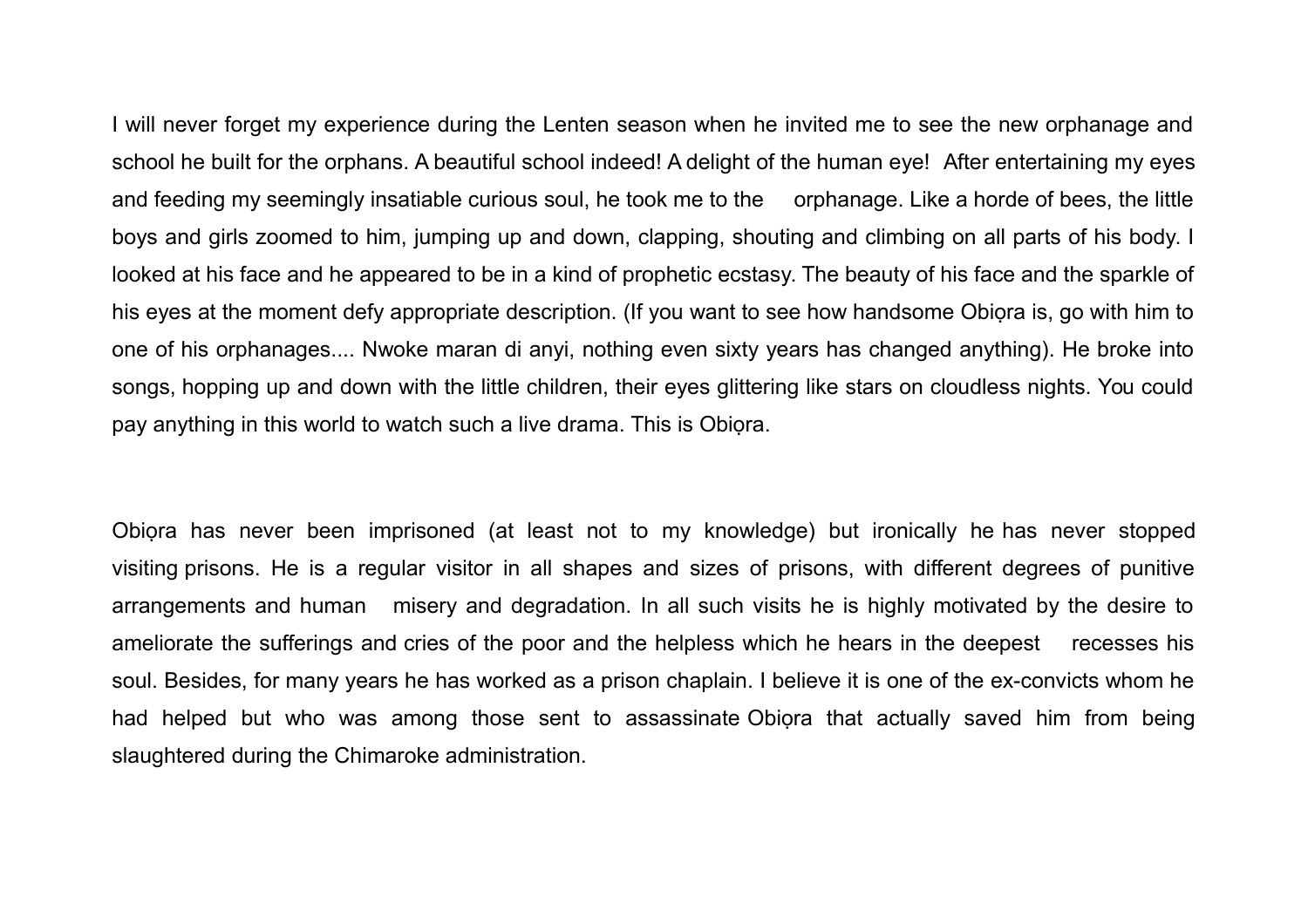In addition, because his ears are very sensitive to the cries of the poor, Obi has sent innumerable children to school, knowing full well that the shortest road to abject poverty is epistemic emptiness. There is a boy in his house. He took this particular boy from his village. When he met the boy he asked him whether they were being taught at school and the boy's reply was: *ee, mana nd' nwa enehekwe akuziri anyi oyibo*. Obi took the boy, brought him to his house and sent him to school. In fact Obiọra has saved many families from poverty by making education possible for their children. In Munich, Germany, is a top Nigerian medical doctor from Umumba Ndiagu. Obiora took him from his wretched family background, brought him to his house and paid his fees until he became a medical doctor. Ikechukwu, as he is called, is now, in Germany, a top medical consultant. The number of those empowered by Obi through education is legion. If you ask those who have been empowered by Obiọra in this holy gathering to raise their hands, you will be surprised to see the number of hands up. Obi identifies ignorance (iti and itibọrịbọ) as a form of poverty and has done a lot to annihilate it, building schools, teaching and delivering lectures. He is a professor of our university, Godfrey Okoye University, which is now his academic home. (I hope all those inviting him will always acknowledge this.) His publications which he uses to battle against ignorance span over 117.

The idea of Umuchinemere Procredit Microfinance Bank, which he co-founded, came from a soul attuned to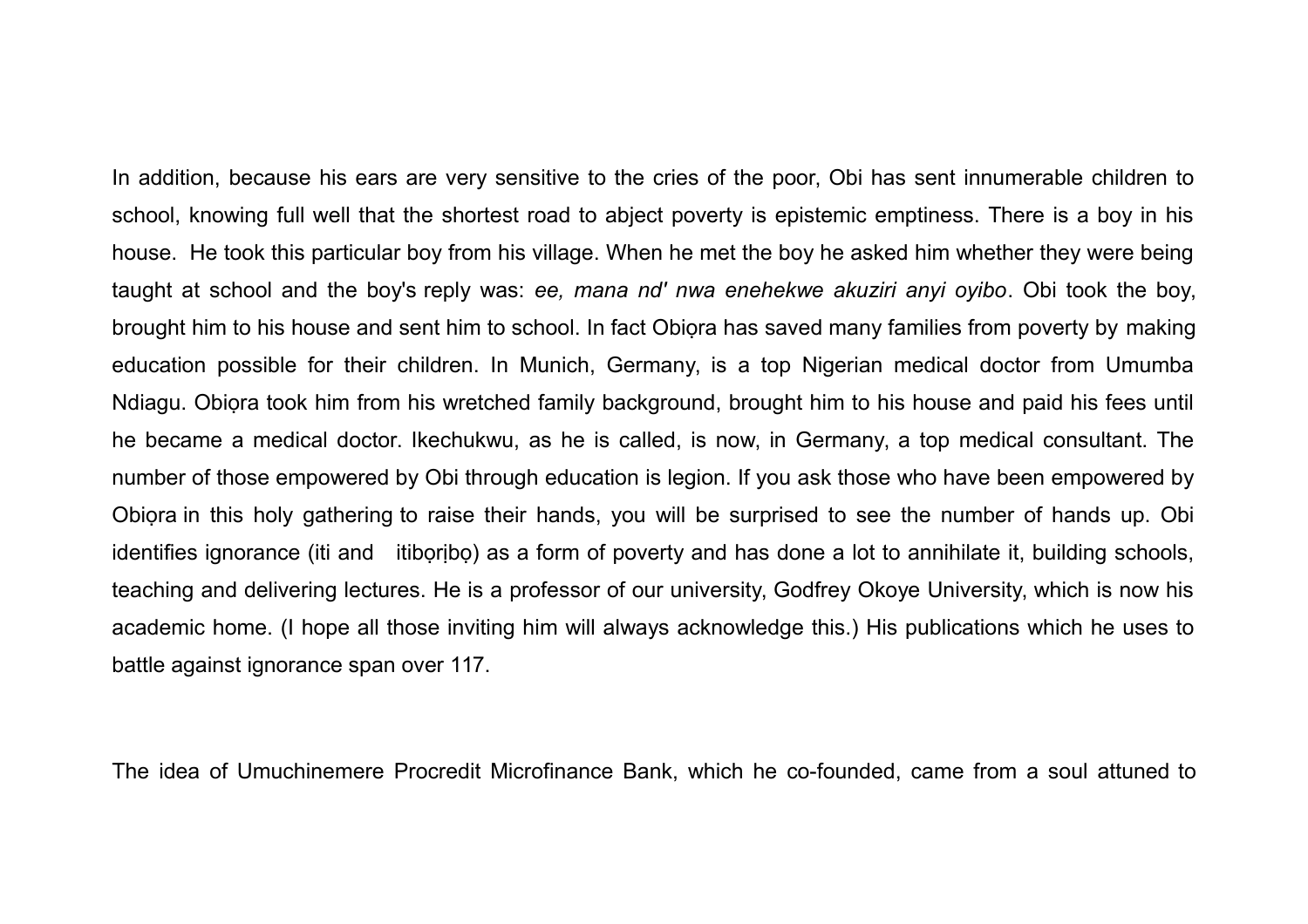hearing the cries of the poor and finding solutions. This particular bank, with over three billion naira asset and 22 branches, is one of the most successful community banks in Nigeria. Only God knows how many people have been raised from the ashes of horrendous poverty and social misery and subjugation and helped to smile again among their fellow humans through the services of Umuchinemere Community Bank.

Love of the poor is Obi's greatest motivation for the founding of CIDJAP. Since its foundation 30 years ago, it has been involved in over hundreds of development projects: hospitals (including our Ntasiobi Ndị nọ n'Afụfụ), low cost housing (for example Nwanne Di Na Mba), schools, orphanages, thousands of scholarships, etc.

So the Obiora we know is our brother, friend, father, teacher, priest and benefactor, motivated by the cries of the poor in his countless social, economic, political, religious, cultural and academic actions.

## **The Knowable. The Obiọra we can know**

Obiọra's loquacity is unmatchable. Obi is also an orator. He talks about everything. Sometimes you wonder whether he has any secrets. I'm sure that if he was married, his wife would always put her feminine fingers cross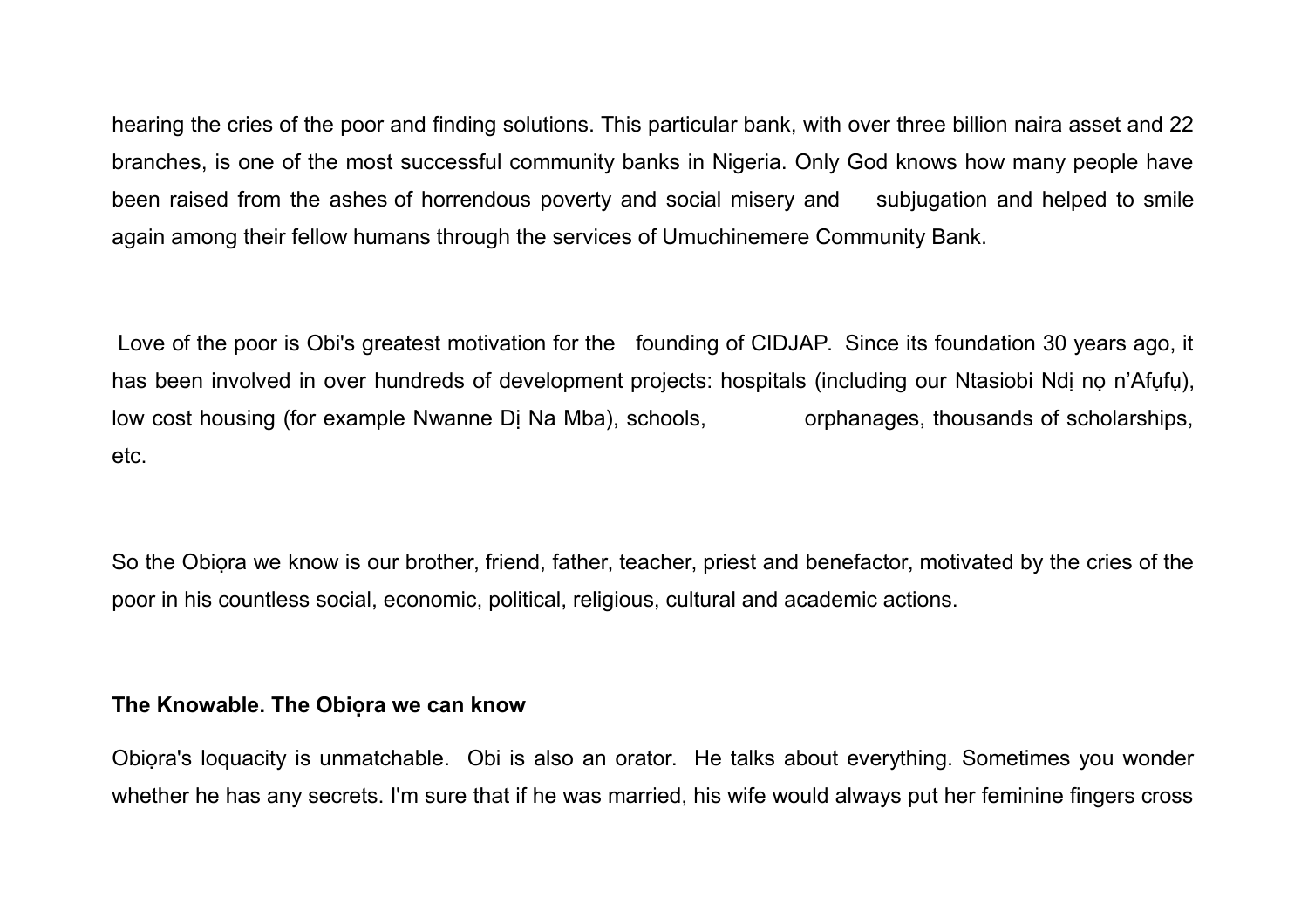his mouth to prevent him from verbally drowning the social setting (as the wife of a friend of mine would always do if his words zoomed off like Usain Bolt). You can know Obiọra because Obiọra talks. If you like you can call him the "talking Obi". So you can understand why his best name is Okwuroha (which I adjusted a little with my linguistic licence to be Okwurụwa). Obiọra talks. I once said to him: I believe the first part your body that God blessed is your mouth (Austrians have a proverb: a man a word, a woman a dictionary. Obi is indeed an exception). Recall the famous speech at the lying-in-state of Ojukwu at Okpara Square, which Prof. Wole Soyinka acknowledged was a masterpiece. But the only part which our politicians got in the speech was *(Ojukwu likelụ ihe dị nma)*. One day Obi prayed during a traditional marriage ceremony. Do you want to know how he concluded that prayer: *Chukwu bọọ chi*. (I laughed out my heart and said to him: Obi you've reached the apex of human loquacity). Because he talks we can trespass his linguistic space to reach our destination of his spiritual cum philosophical space. We can know him because he talks and reveals himself in his talking and speeches.

## **The Unknowable**

One interesting thing about Obi is that the more you think you know him, the more you are slapped by unknown hands of abysmal ignorance. If the rushing liquid of his linguistic adventures leads you to his wide pneumaphilosophical space, you may get lost in the space. You feel like one of the astronauts landing on the endless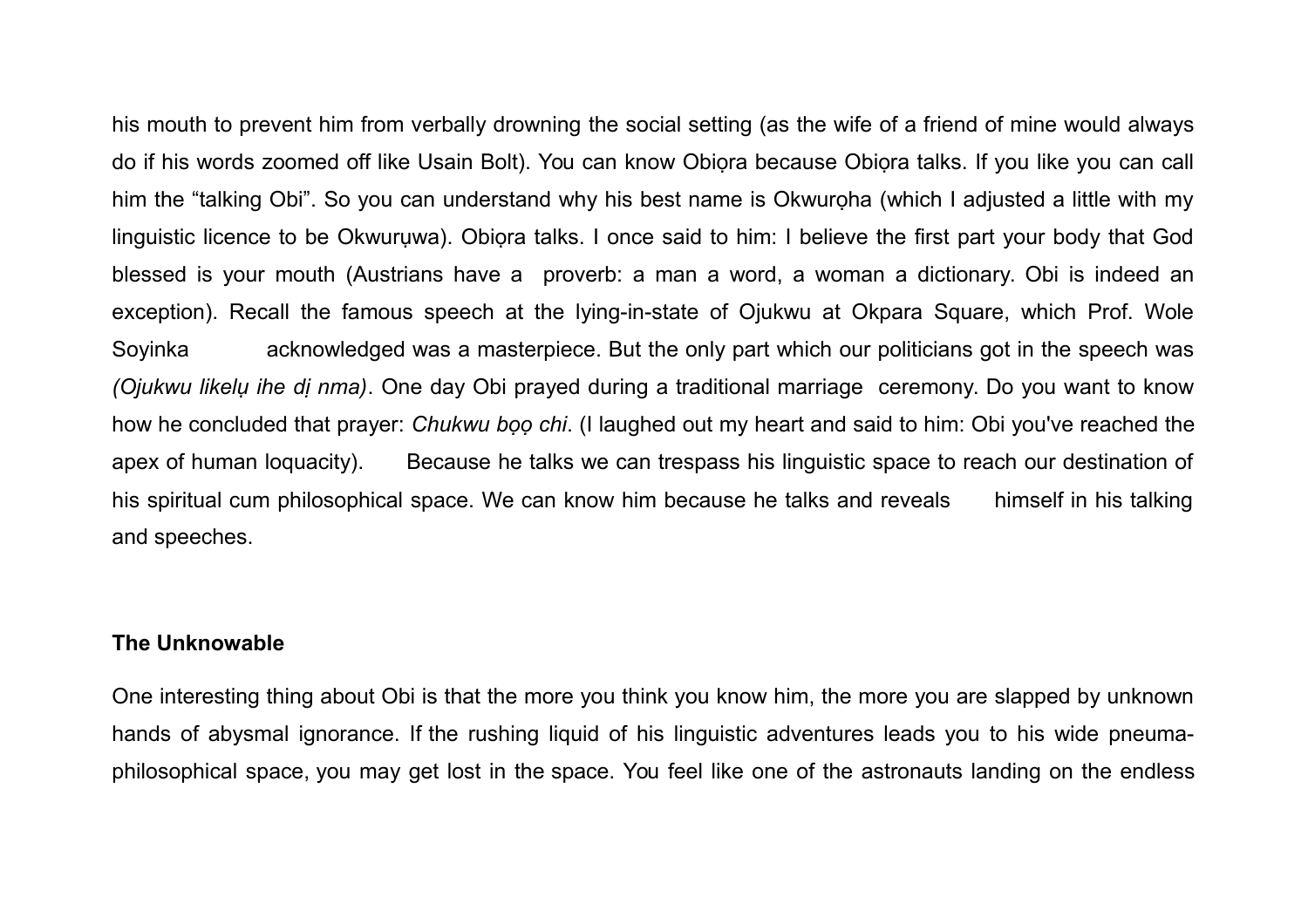space of an uninhabited moon. Sometimes you having the feeling of knowing the man, then again you're left wondering at yourself and the quantum of your ignorance like people after Socratic philosophical drilling. How can you know a man who appears not to know the distinction between day and night? How can you know a man who often forgets his food and needs to be reminded he has not eaten anything? How can you know a man whose reasoning speed does not find a match among his human peers? How can you understand a man who knows a lot about you and pretends or behaves as if he does not know you well? How can you know a man who knows how to give every discussion a twist of continuity, even the driest of human discussions? How can you know a man who will have breakfast with you in the morning and in the next moment he is telling you, *"mọwụ o, anam mbana."* How can you know a man whose smiles and laughs have remained the same for sixty years, unchanging with or without the falling prices of oil and no working budget? How can you know a man whose speed of reading is reminiscent of the German word *"Blitzkrieg"*? How can you know a man who knows how to wriggle out of any human problem and entanglement? How do know a man who moves with politicians without catching their political ebola? How can you understand a man who finds a way of communicating with everybody in the world, using all imaginable forms of human language, inventing some and transmogrifying the rest without losing human communicativeness? How can you know a man who when you think he is retiring goes to Geneva to head one of the biggest intellectual bodies and becomes the first black person to hold such an enviable position as the overall boss of Globe Ethics? How can you know a man who has lost track of his numerous titles, awards and recognitions? How can you know such a deeply spiritual man who during his ordination tells Jesus: *It is now between you and me; we either stand together or fall*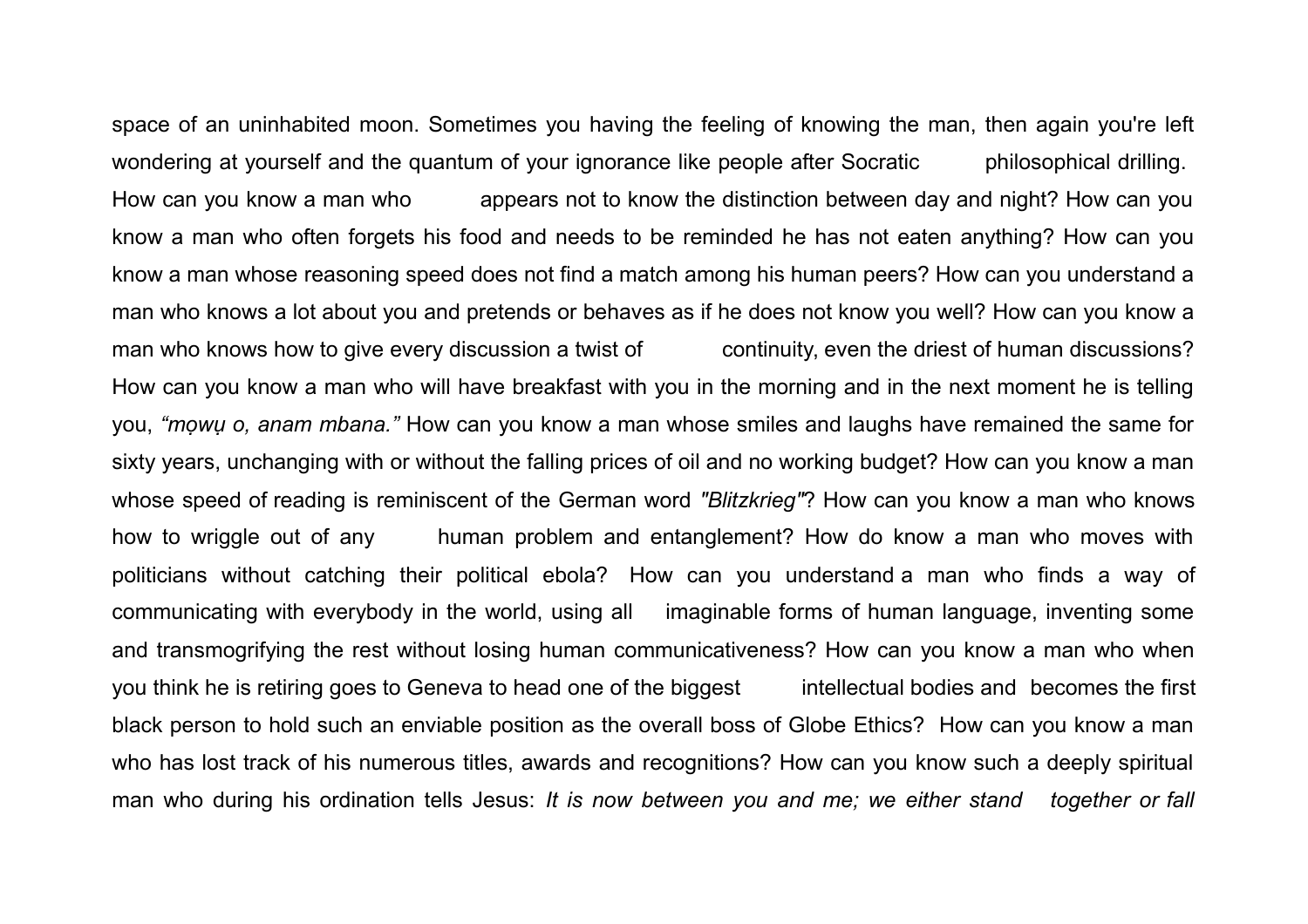*together?* How can you know a man who is not just a human being but an extraordinary expression of humanity? How can you know such a man?

At sixty Obi remains an enigma. The world will one day say: Here was a man very well known, pretty knowable but somewhat an enigma.

Celebrating today is a man whose life continues to remind us of the power of the gospel and holy stubbornness of the Christian believers. The apostles were humiliated and warned not to refer to Christ. Yet they refused to be cowed down. On one occasion, they even rejoiced that they were considered worthy of suffering because of him. Not even the assassination attempt on his life would make Obi stop working, no accident, no amount of suffering; at sixty nothing has changed about him, ever dynamic, smiling (the peculiar Obi smiles) and walking briskly. Nothing can stop us from preaching, not Boko Haram, Fulani herdsmen, kidnappers, fuel scarcity, rising dollar. Obi once said to me: if your car gets damaged, jump into another car or vehicle and continue your journey or business.

As today's gospel says: "Whoever believes in the Son has eternal life." Obi, your life is a living testimony that you believe in Christ. When you tell Christ at your ordination: It is between you and me. We either stand